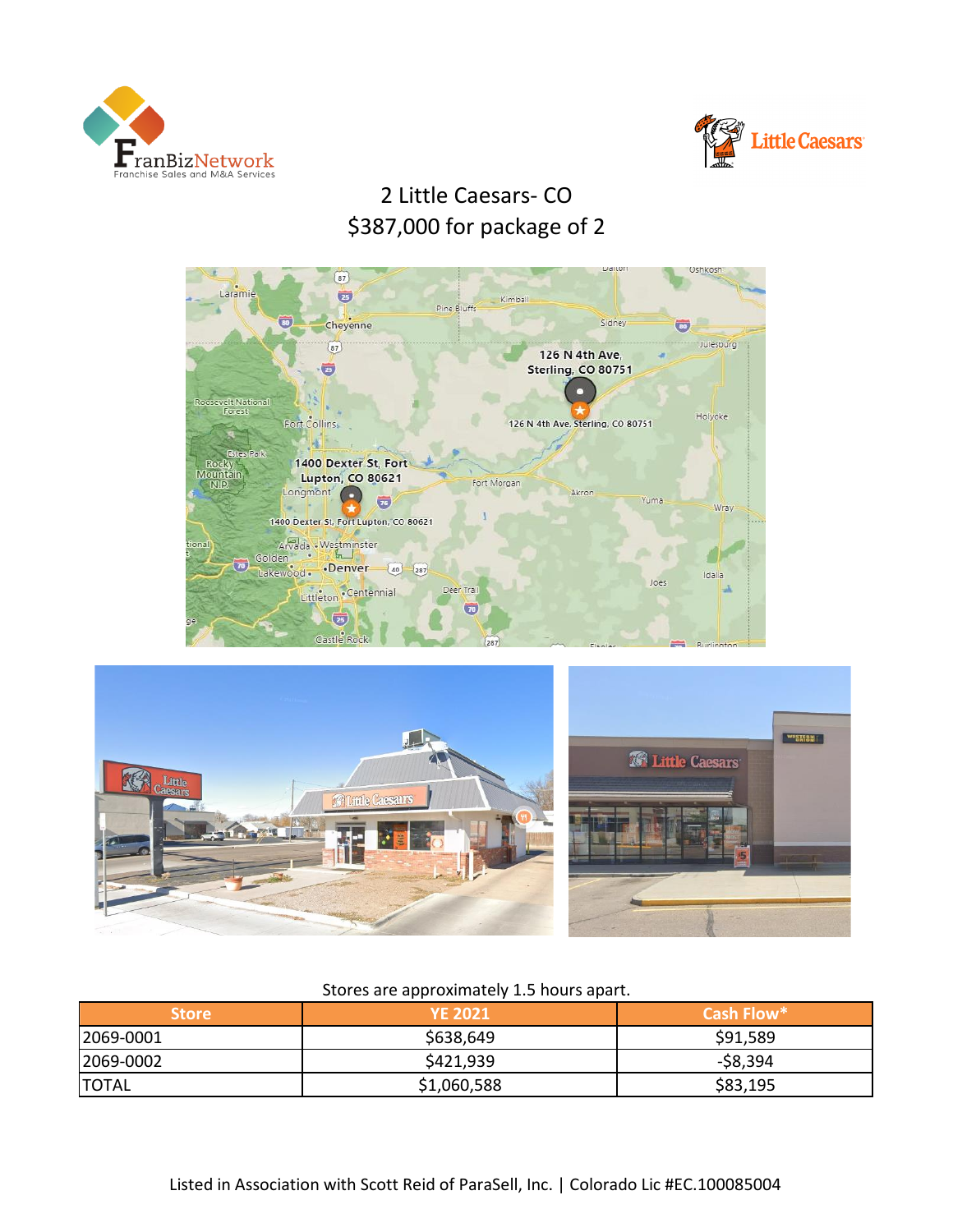

### **CONFIDENTIAL Executive Summary**

| 2069-0001             | \$387,000 for package of 2 | Purchase Price:      |
|-----------------------|----------------------------|----------------------|
| 1400 Dexter St Unit B | \$638.649                  | Total Annual Sales*: |
| Fort Lupton, CO 80751 | \$5,000                    | Inventory:           |
|                       | \$91.589                   | Managed Cash Flow**: |



### **List price does not include inventory, franchise transfer fees, or lease security deposits.**

\* YE 2021

ash Flow is a net income projection based on trailing 12 months sales and expenses as stated on Seller's P&Ls. Adjustments are made to reflect brand norms for the region and/or expected increases/decreases in costs. Analys proforma purposes only, Buyer should complete his own due diligence review. Ask your agent for summary of adjustments.

### **Franchise Information:**

Little Caesars is one of the largest and fastest the growing pizza carry-out chains in the world with restaurants on five continents. Franchisor requires a minimum of 700 credit score, \$250,000 net worth or 70% of purchase price, whichever is higher with \$100,000 liquid cash or 20% of purchase price, whichever is higher. IRA and 401K not acceptable as liquid, only items that can be liquidated within 24 hours. Restaurant experience is preferred.

| Franchise Agreement Expiration: 2022 |                                                |                                        | Transfer Fee: \$2K transfer fee; \$15K renewal fee | Training Location: Detroit, MI |  |
|--------------------------------------|------------------------------------------------|----------------------------------------|----------------------------------------------------|--------------------------------|--|
| Royalty: 6.0%                        |                                                | Advertising: 4.4%                      |                                                    | Training Period: 6-8 weeks     |  |
| Remodel Requirements: Needs i7.      |                                                |                                        |                                                    |                                |  |
| Lease Information:                   |                                                |                                        |                                                    |                                |  |
| Monthly Base Rent: \$2,488           |                                                | Options: 1x5yr                         |                                                    | Security Deposit: None         |  |
| Percentage Rent: N/A                 |                                                |                                        | CAM: Included in rent                              | Real Property Available: No    |  |
| Expiration: 2027                     |                                                | Monthly Property Tax: Included in rent |                                                    | Increases: None                |  |
| <b>Location Details:</b>             |                                                |                                        |                                                    |                                |  |
| <b>Business Established: 2012</b>    |                                                | Building Type: Inline                  |                                                    | Building Size: 1,400 SF        |  |
| Owner Since: 2012                    |                                                | Seating: N/A                           |                                                    | Employees: 10                  |  |
|                                      | Hours of Operation: 10a-9p M-Th; 10a-10p Fr-Sa | Licenses Needed: Business, Health      |                                                    | Equipment Value: \$10,000      |  |

Inline unit located next to a Safeway grocery. Other tenants in shopping area include a medical clinic, liquor store, grooming salon, nail salon, Great Clips and State Farm insurance. Nearby businesses include a vet, O'Reilly Auto Parts and Ace Hardware. There is a high school and community college nearby as well as the Coyote Creek Golf Course. Nearby competitors include Domino's and Pizza Hut.

#### **Remember you have agreed to keep all FranBizNetwork listings confidential.**

As a part of the due diligence process you are encouraged to contact other franchisees with questions about the brand, but remember you are bound by a confidentiality agreement and cannot share the location or any details about the business you are considering buying. Please direct any questions you might have for the Seller to your FranBizNetwork agent. Feel free to visit the location(s) as a customer, but be discreet and do not ask questions of employees, managers, or other customers. Please do not draw unneccessary attention to yourself, as rumors of a pending sale can hurt the business.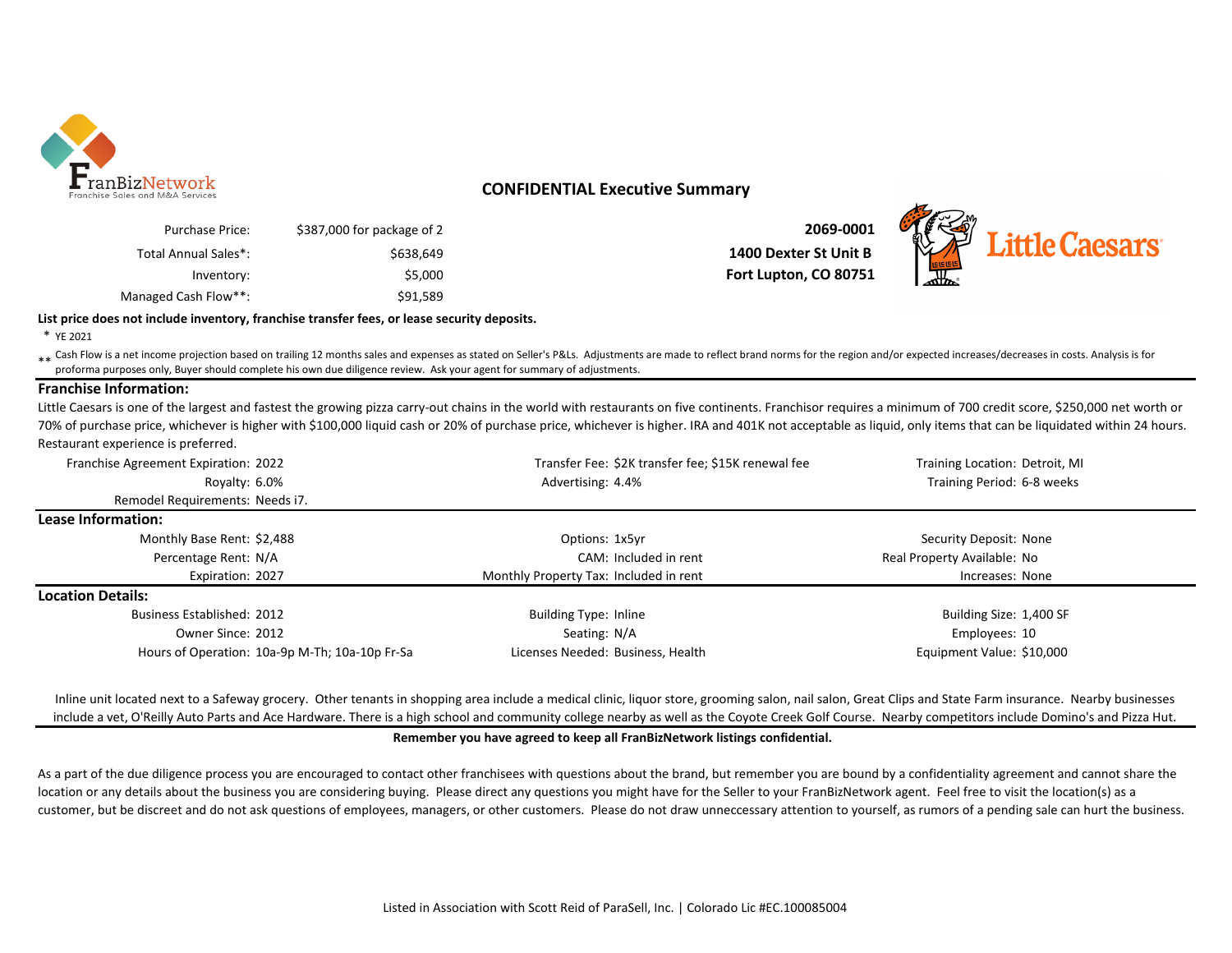



# **2069-0001 PROFORMA**

|                           |                                     | <b>YE 2021</b> |       |  |
|---------------------------|-------------------------------------|----------------|-------|--|
|                           |                                     |                |       |  |
| <b>SALES</b>              | \$                                  | 638,649        |       |  |
|                           |                                     |                |       |  |
|                           |                                     |                |       |  |
| COGS:                     | \$                                  | 220,334        | 34.5% |  |
| Crew Labor:               | \$                                  | 136,352        | 21.4% |  |
| GM:                       | \$                                  | 35,000         | 5.5%  |  |
| Workers Comp:             | \$                                  | 3,598          | 2.1%  |  |
| Payroll Taxes:            | \$                                  | 18,592         | 10.9% |  |
| <b>R&amp;M:</b>           | \$                                  | 1,916          | 0.3%  |  |
| Non-Ingredient:           | \$                                  | 5,429          | 0.9%  |  |
| Utilities:                | \$                                  | 15,635         | 2.4%  |  |
| Rent:                     | \$                                  | 29,856         | 4.7%  |  |
| Nat'l Advertising:        | \$                                  | 28,101         | 4.4%  |  |
| Royalty:                  | \$                                  | 38,319         | 6.0%  |  |
| <b>Equipment Lease:</b>   | \$                                  | 1,410          | 0.2%  |  |
| Insurance:                | \$                                  | 4,745          | 0.7%  |  |
| <b>Bank Charges:</b>      | $\overline{\boldsymbol{\varsigma}}$ | 600            | 0.1%  |  |
| <b>Credit Card Fees:</b>  | \$                                  | 11,496         | 1.8%  |  |
| Professional Services:    | \$                                  | 4,500          | 0.7%  |  |
| <b>Outside Services:</b>  | $\overline{\boldsymbol{\varsigma}}$ | 8,340          | 1.3%  |  |
| Laundry/Uniforms:         | $\overline{\boldsymbol{\varsigma}}$ | 2,190          | 0.3%  |  |
| Security:                 | $\overline{\boldsymbol{\varsigma}}$ | 1,415          | 0.2%  |  |
| Permits & Licenses:       | \$                                  | 510            | 0.1%  |  |
| Cash Over/Short:          | \$                                  | 639            | 0.1%  |  |
| <b>Employee Benefits:</b> | \$                                  | 855            | 0.1%  |  |
| Other G&A:                | \$                                  | 230            | 0.0%  |  |
| <b>Total Expenses:</b>    | \$                                  | 570,060        | 89.3% |  |
| Other Income:             | \$                                  | 23,000         | 3.6%  |  |
| Managed Cash Flow:        | \$                                  | 91,589         | 14.3% |  |

Executive Summary materials and Proforma were derived from documents provided by Seller and were prepared by FranBizNetwork to help prospective Buyers complete a summary review. These materials should not replace the Buyer's review of actual books and records and a thorough due diligence process. Buyers should not rely on these materials as definitive, but should instead consult the actual due diligence documents.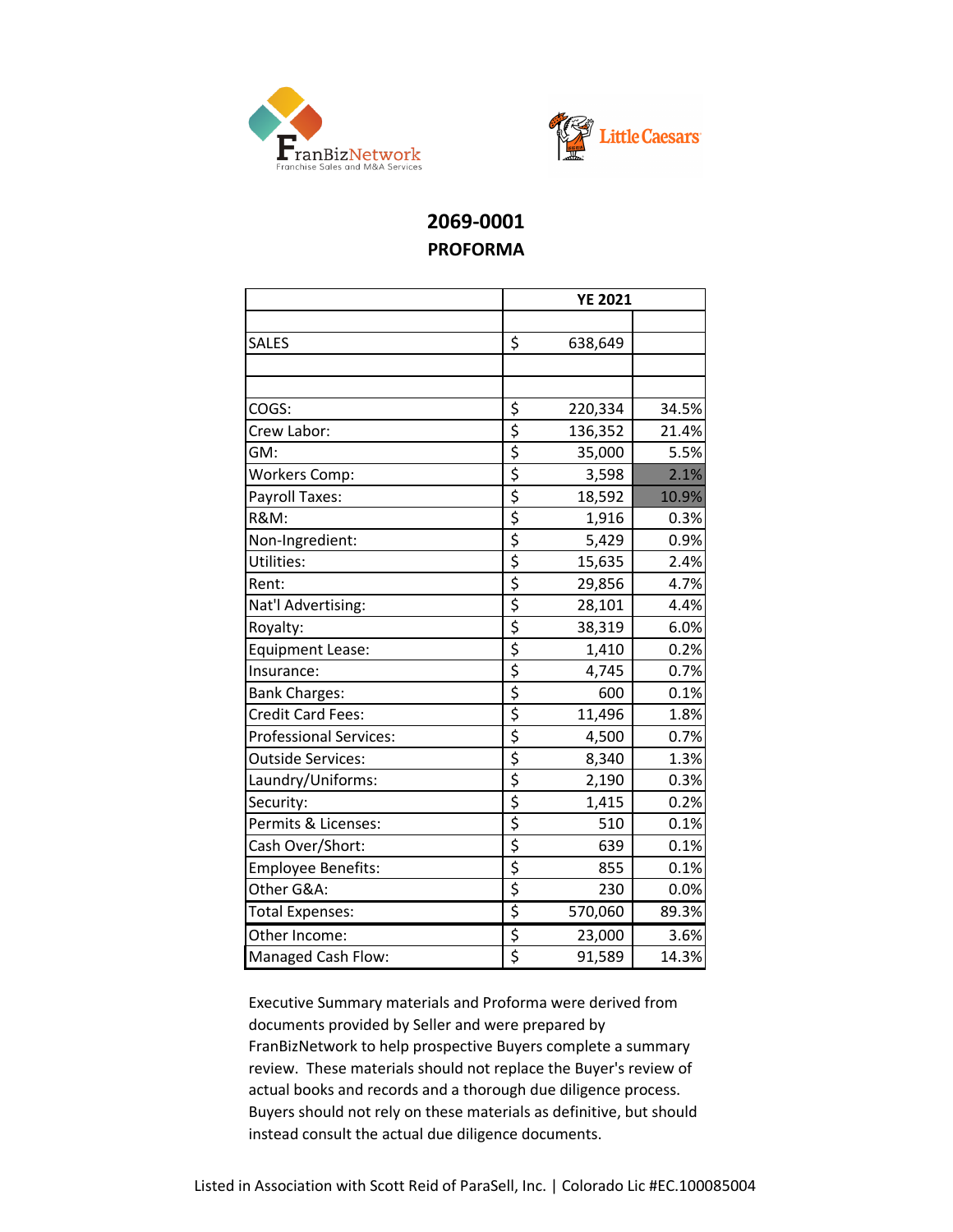

### **CONFIDENTIAL Executive Summary**

| 2069-0002          | Purchase Price: \$387,000 for package of 2 |                      |
|--------------------|--------------------------------------------|----------------------|
| 532 W. Main St.    | \$421.939                                  | Total Annual Sales*: |
| Sterling, CO 80751 | \$4,000                                    | Inventory:           |
|                    | -\$8.394                                   | Managed Cash Flow**: |

\$421,939 **532 W. Main St. Sterling, CO 80751** 



### **List price does not include inventory, franchise transfer fees, or lease security deposits.**

\* YE 2021

\*\* Cash Flow is a net income projection based on trailing 12 months sales and expenses as stated on Seller's P&Ls. Adjustments are made to reflect brand norms for the region and/or expected increases/decreases in costs. An proforma purposes only, Buyer should complete his own due diligence review. Ask your agent for summary of adjustments.

### **Franchise Information:**

Little Caesars is one of the largest and fastest the growing pizza carry-out chains in the world with restaurants on five continents. Franchisor requires a minimum of 700 credit score, \$250,000 net worth or 70% of purchase price, whichever is higher with \$100,000 liquid cash or 20% of purchase price, whichever is higher. IRA and 401K not acceptable as liquid, only items that can be liquidated within 24 hours. Restaurant experience is preferred.

| Franchise Agreement Expiration: 2022           | Transfer Fee: \$2K transfer fee; \$15K renewal fee                                                                                                                                             | Training Location: Detroit, MI |
|------------------------------------------------|------------------------------------------------------------------------------------------------------------------------------------------------------------------------------------------------|--------------------------------|
| Royalty: 6.0%                                  | Advertising: 4.4%                                                                                                                                                                              | Training Period: 6-8 weeks     |
| <b>Remodel Requirements: None</b>              |                                                                                                                                                                                                |                                |
| Lease Information:                             |                                                                                                                                                                                                |                                |
| Monthly Base Rent: \$2,865                     | Options: 1x5yr                                                                                                                                                                                 | Security Deposit: \$2,000      |
| Percentage Rent: N/A                           | CAM: Included in rent                                                                                                                                                                          | Real Property Available: No    |
| Expiration: 8/31/2023                          | Monthly Property Tax: Included in rent                                                                                                                                                         | Increases: 8% with next option |
| <b>Location Details:</b>                       |                                                                                                                                                                                                |                                |
| Business Established: 2015                     | Building Type: Inline                                                                                                                                                                          | Building Size: 1,035 SF        |
| Owner Since: 2015                              | Seating: None                                                                                                                                                                                  | Employees: 8                   |
| Hours of Operation: 10a-9p M-Th; 10a-10p Fr-Sa | Licenses Needed: Business, Health                                                                                                                                                              | Equipment Value: \$10,000      |
|                                                | Stand alone unit on the corner of N 6th Ave and W Main St. Located approximately 3 miles from I-76 and many hotels. Other businesses in area include Walgreens, Walmart Supercenter, banks and |                                |

auto service center. Many residential properties surround unit. Nearby competitors include Domino's and Pizza Hut.

#### **Remember you have agreed to keep all FranBizNetwork listings confidential.**

As a part of the due diligence process you are encouraged to contact other franchisees with questions about the brand, but remember you are bound by a confidentiality agreement and cannot share the location or any details about the business you are considering buying. Please direct any questions you might have for the Seller to your FranBizNetwork agent. Feel free to visit the location(s) as a customer, but be discreet and do not ask questions of employees, managers, or other customers. Please do not draw unneccessary attention to yourself, as rumors of a pending sale can hurt the business.